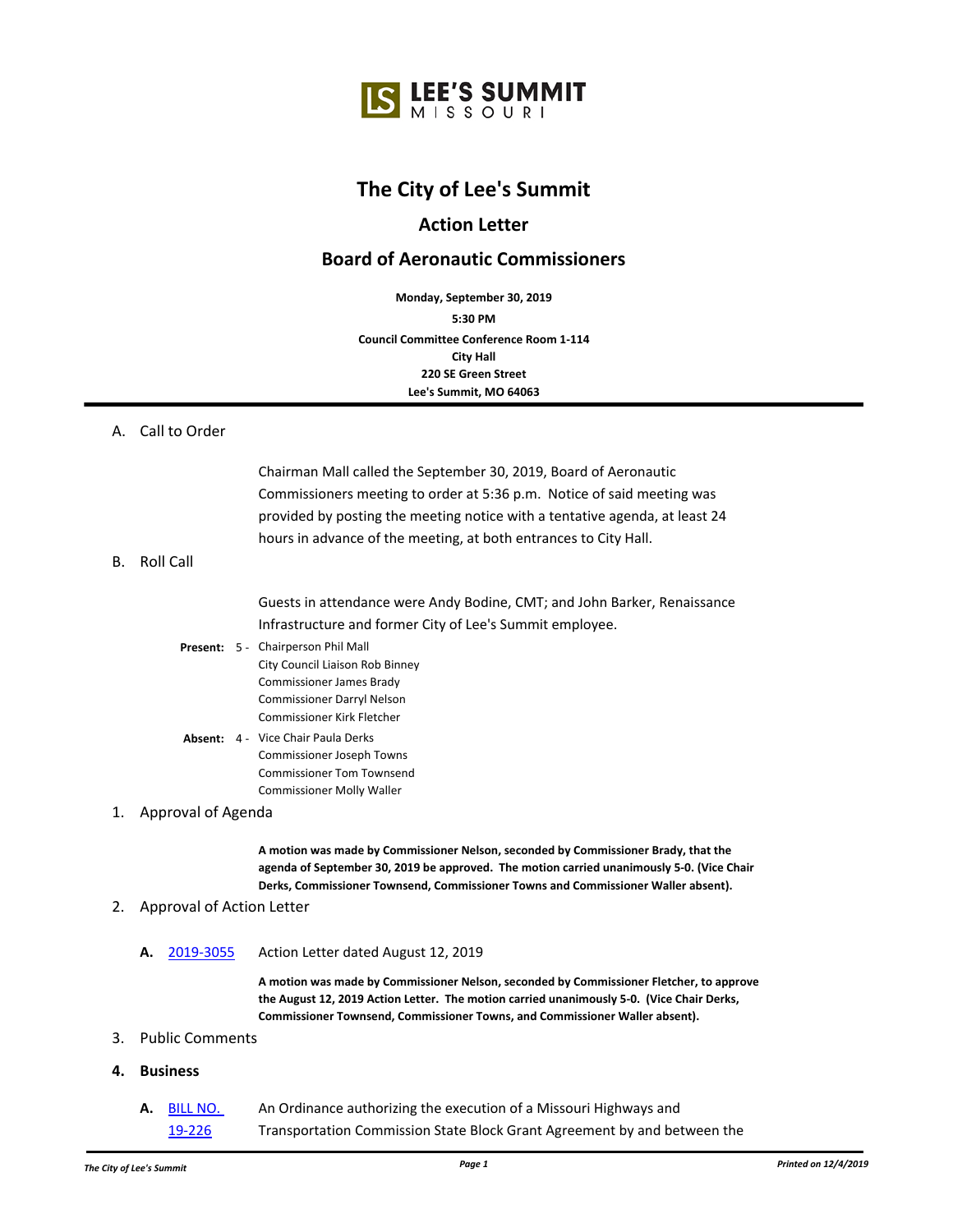City of Lee's Summit, Missouri and the Missouri Highways and Transportation Commission, Granting federal funds in the amount of \$252,207 for eligible preliminary project costs towards the preparation of the Airport Master Plan Update - Phase1 for the Lee's Summit Municipal Airport. (BOAC 9/30/19) (PWC 10/07/19)

**A motion was made by Commissioner Brady, seconded by Commissioner Nelson, to recommend to City Council approval of an Ordinance authorizing the execution of a Missouri Highways and Transportation Commission State Block Grant Agreement by and between the City of Lee's Summit, Missouri and the Missouri Highways and Transportation Commission, Granting federal funds in the amount of \$252,207 for eligible project costs towards the preparation of the Airport Master Plan Update - Phase 1 for the Lee's Summit Municipal Airport. (The motion carried unanimously 5-0). (Vice Chair Derks, Commissioner Townsend, Commissioner Towns, and Commissioner Waller absent).**

**B.** [BILL NO.](http://lsmo.legistar.com/gateway.aspx?m=l&id=/matter.aspx?key=5493)  19-227 An Ordinance authorizing the execution of a Missouri Highways and Transportation Commission Airport Aid Agreement to Airport by and between the City of Lee's Summit, Missouri, and the Missouri Highways and Transportation Commission, Granting funds for \$98,064 for the Airport Business Plan at the Lee's Summit Municipal Airport. (BOAC 9/30/19) (PWC 10/07/19)

> **A motion was made by Commissioner Nelson, seconded by Commissioner Fletcher, to recommend to City Council approval of an Ordinance authorizing the execution of a Missouri Highways and Transportation Commission Airport Aid Agreement to Airport by and between the City of Lee's Summit, Missouri, and the Missouri Highways and Transportation Commission, Granting funds for \$98,064 for the Airport Business Plan at the Lee's Summit Municipal Airport. (The motion carred unanimously 5-0). (Vice Chair Derks, Commissioner Townsend, Commissioner Towns, and Commissioner Waller absent).**

**C.** [BILL NO.](http://lsmo.legistar.com/gateway.aspx?m=l&id=/matter.aspx?key=5494)  19-228 An Ordinance authorizing execution of the Agreement with Crawford, Murphy and Tilly, Inc. for On-Call Engineering Services for the airport (RFQ No. 2015-300) to amend the provisions of the Base Agreement to include the Aviation Project Consultant Supplemental Agreement No. 13 Master Plan Update - Phase 1. (BOAC 9/30/19) (PWC 10/07/19)

> **A motion was made by Commissioner Fletcher, seconded by Commissioner Brady, to recommend to City Council approval of an Ordinance authorizing execution of the Agreement with Crawford, Murphy and Tilly, Inc. for On-Call Engineering Services for the airport (RFQ No. 2015-300) to amend the provisions of the Base Agreement to include the Aviation Project Consultant Supplemental Agreement No. 13 Master Plan Update - Phase 1. (The motion carried unanimously 5-0). (Vice Chair Derks, Commissioner Townsend, Commissioner Towns, and Commissioner Waller absent).**

**D.** [BILL NO.](http://lsmo.legistar.com/gateway.aspx?m=l&id=/matter.aspx?key=5495)  19-229 An Ordinance authorizing execution of the Agreement with Crawford, Murphy and Tilly, Inc. for On-Call Engineering Services for the airport (RFQ No. 2015-300) to amend the provisions of the Base Agreement to include the Aviation Project Consultant Supplemental Agreement No. 14 Business Plan Update. (BOAC 9/30/19, PWC 10/07/19)

> **A motion was made by Commissioner Brady, seconded by Commissioner Nelson, to recommend to City Council approval of an Ordinance authorizing execution of the Agreement with Crawford, Murphy and Tilly, Inc. for on-call yearly professional land surveying services. A one-year contract with four possible one-year renewal options. And authorizing the City Manager to enter into an agreement for the same. (The motion carried unanimously 5-0) (Vice**